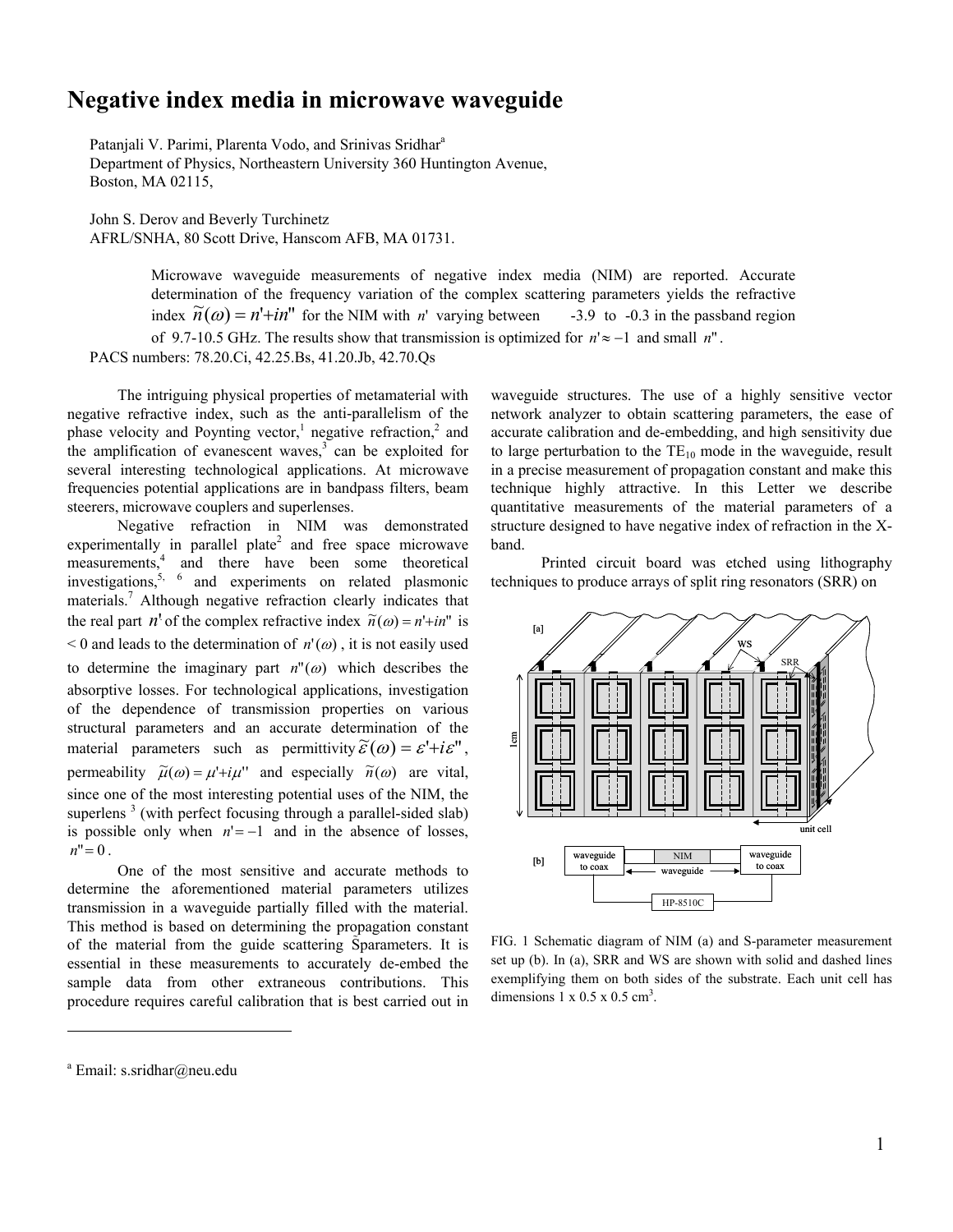one side and wire strips (WS) on the other side of the board. An array of SRR and WS should result in an effective negative permeability and negative permittivity material. Therefore a lattice of material was assembled with unit cell consisting of two sets paired at right angles of three SRR and one WS each, as illustrated in Fig. 1a, to produce a material that notionally has  $n' < 0$ <sup>8</sup>. The thickness of the WS is 30  $\mu$ m and width is 1mm. Each SRR has two rings of thickness 30  $\mu$ m with the larger ring having each side 2.6 mm. Two different substrate materials, Taconic FR-35 and commercial G10, both with  $\varepsilon$  = 4.7 in the microwave region, were used to fabricate two NIMs, M1 and M2, respectively. M1 was assembled by interleaving the circuit board strips parallel to one another in the z direction unlike M2 which was assembled by interleaving circuit board strips in both x and z directions, as shown in Fig. 1a.

The NIM of interest is inserted in a rectangular X-band waveguide with cross section 2.286 x 1.0  $\text{cm}^2$  such that the WS are parallel to the short dimension (y direction) of the waveguide, as illustrated in Fig. 1b. The length of the waveguide is 9.3 cm. All four complex S-parameters are measured using an HP8510C vector network analyzer between 8 and 12 GHz for which the empty waveguide propagates in the  $TE_{10}$  mode. A through-reflect-line calibration was used to deembed the S-parameters  $(\widetilde{S}_{11}, \widetilde{S}_{21})$  of the waveguide sample holder, from which the S-parameters of the sample section of length d (5 cm) were extracted.

The waveguide transmission measurements were carefully performed first with both ends of the WS of the NIM connected to the top and bottom walls of the waveguide in the y direction with a thin copper tape and silver paint ensuring electrical continuity, and also without connecting the WS. As discussed later the former ensures a wider region of negative permittivity.



FIG.2 Magnitude of the transmission  $|S_{21}|$  and reflection  $|S_{11}|$ coefficients as a function of frequency for M1 measured in a waveguide. Solid lines represent the measured data and the dashed line is a fit to the theoretical model.

and reflection  $|S_{11}|$  coefficients of the material M1 when the WS are connected. A broad passband with a peak at -29 dB between 9.7 - 10.5 GHz is clearly evident in the  $|S_{21}|$  response. The passband is bracketed by low transmittance regions, and is attributed to  $n' < 0$  as discussed below. Another passband starting at 11.2 GHz can also be observed.



FIG.3 Real and imaginary parts of the complex  $\tilde{n}(\omega)$ ,  $\tilde{\varepsilon}(\omega)$  and  $\widetilde{\mu}(\omega)$  determined from the theoretical fit to the measured data.  $\widetilde{n}(\omega)$ varies from  $-3.9$  to  $-0.3$  in the region 9.7 - 10.5 GHz.

Introducing the reflection coefficient between a medium and the vacuum,  $\Gamma = (\mu k_z - k_{rz})/(\mu k_z + k_{rz})$ , the reflection and transmission S-parameters of the electromagnetic wave through a slab of material inside a waveguide can be shown to be<sup>9</sup>

$$
S_{11} = \frac{(1 - e^{2ik_r d})\Gamma}{1 - \Gamma^2 e^{2ik_r d}}, \quad S_{21} = \frac{(1 - \Gamma^2)e^{ik_r d}}{1 - \Gamma^2 e^{2ik_r d}} \quad (1)
$$
  
where  $k_{rz} = \pm \sqrt{k^2 - k_x^2}$  with  $k = n(\omega)\omega/c$  and  $k_x = \pi/a$ ,  
is the z-component of the wave vector inside the waveguide.  
Analytic calculations suggest that effective  $\tilde{\mu}(\omega)$  of SRR<sup>10</sup> and

 $\widetilde{\varepsilon}(\omega)$  of WS<sup>11</sup> can be described by

$$
\widetilde{\mu}(\omega) = 1 - \frac{\omega_{mp}^2 - \omega_{m0}^2}{\omega^2 - \omega_{m0}^2 + i\gamma_m \omega}
$$
\n
$$
\widetilde{\varepsilon}(\omega) = 1 - \frac{\omega_{ep}^2 - \omega_{e0}^2}{\omega^2 - \omega_{e0}^2 + i\gamma_e \omega}
$$
\n(3)